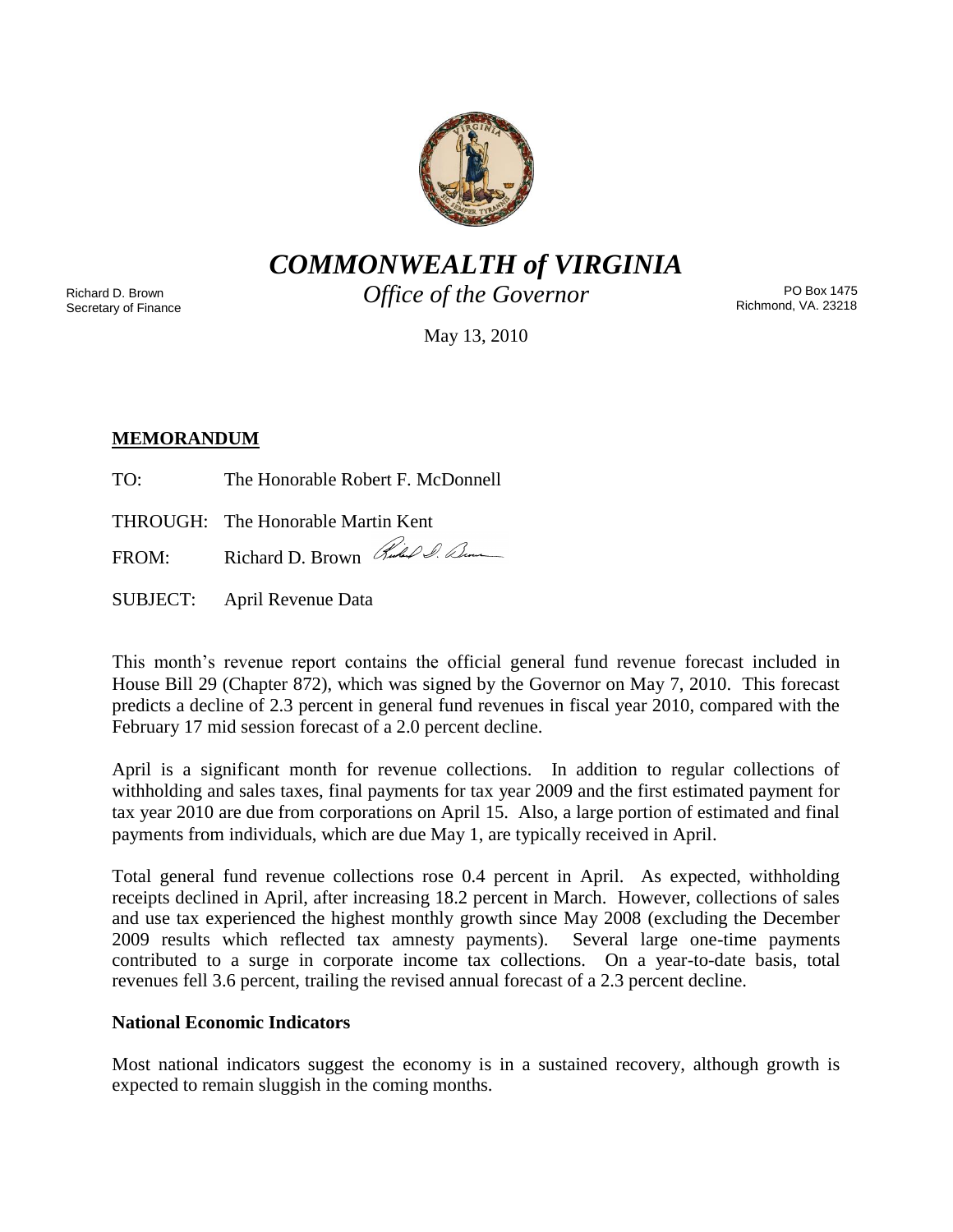- According to the advance estimate, real GDP grew 3.2 percent at an annualized rate in the first quarter of 2010, its third consecutive increase. As expected, growth slowed from the strong 5.6 percent pace in the previous quarter.
- The labor market was a bright spot in April -- payroll employment grew by 290,000 jobs. Some of the April gain (66,000) was due to Census hiring, but gains were widespread across most major industries. In addition, the February loss of 14,000 was revised to a gain of 39,000 and the March gain of 162,000 jobs was revised to 230,000. The solid increase in April, along with the significant upward revisions to previous months, signifies a marked improvement in the labor market. Nationally, the unemployment rate rose by 0.2 to 9.9 percent, as the better job market encouraged more workers to enter the labor force.
- Initial claims for unemployment fell by 7,000 to 444,000 during the week ending May 1. The four-week moving average declined from 463,000 to 459,000. Initial claims remain well below the levels of about 600,000 experienced a year ago, but above the range of 350,000 to 400,000 consistent with a healthy labor market.
- The Conference Board's index of leading indicators rose 1.4 percent to 109.6 in March, and has increased for 12 consecutive months. The index was 11.9 percent higher than a year ago, the fastest year-over-year growth rate since the 1980s.
- The Conference Board's index of consumer confidence jumped 5.6 points in April, following a 5.9 gain in March. Both the expectations and current conditions components contributed positively to the index. Although the improvement is significant, the index remains at the very low level of 57.9.
- The manufacturing sector, which has been supporting the recovery, expanded more rapidly in April. The Institute of Supply Management index rose from 59.6 to 60.4, marking the ninth consecutive month above the expansionary threshold of 50.0, and the fastest growth since June 2004.
- Inflation remains low -- the CPI increased 0.1 percent in March from the previous month. Core inflation (excluding food and energy prices) was unchanged for the month and stands 1.1 percent above March of last year.
- At its April meeting, the Federal Reserve again announced it will keep the federal funds target rate in the 0.0 to 0.25 percent range "for an extended period." It will, however, continue to withdraw the extraordinary support provided in response to the financial crisis.

## **Virginia Economy**

In Virginia, year-over-year job losses continue, but are gradually declining. Payroll employment in the Commonwealth fell 1.4 percent from March of last year. Northern Virginia posted a decline of 0.6 percent, Hampton Roads fell 1.5 percent, and Richmond-Petersburg fell 2.5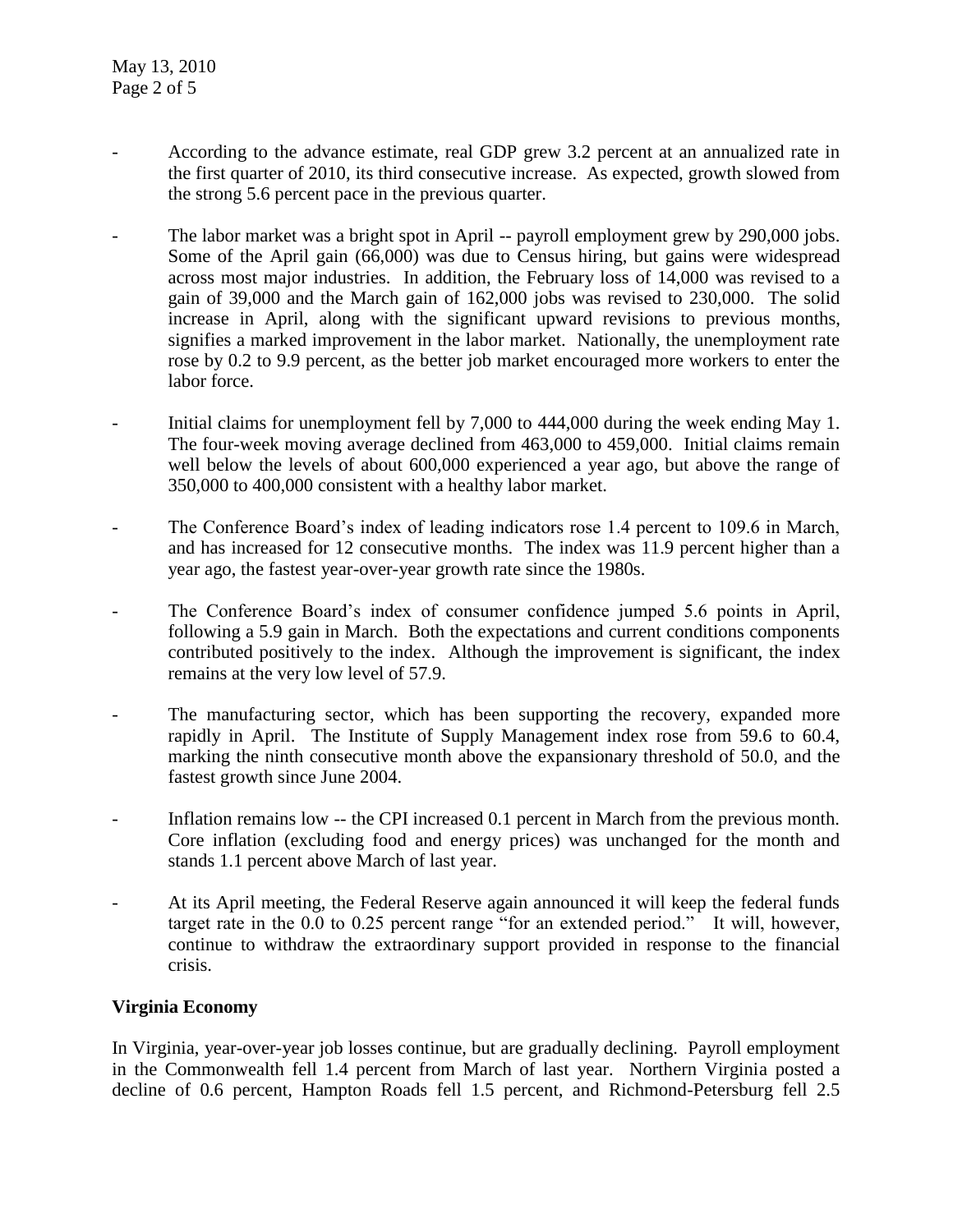May 13, 2010 Page 3 of 5

percent from March of last year. The unemployment rate fell from 7.8 percent (the highest rate since February 1983) to 7.6 percent in March.

The Virginia Leading Index rose 0.1 percent in March. Two of the three components improved in March – initial claims for unemployment fell 0.7 percent and building permits rose 3.3 percent. Auto registrations fell 2.1 percent in March. The Leading Index rose in ten of the eleven Virginia metro areas in March, with the exception being the Bristol MSA.

#### **April Revenue Collections**

Total general fund revenue collections rose 0.4 percent in April. On a year-to-date basis, total revenues fell 3.6 percent, trailing the revised annual forecast of a 2.3 percent decline.

*Net Individual Income Tax (64% of general fund revenues)*: Through April, collections of net individual income tax fell 5.8 percent from the same period last year, close to the revised annual estimate of a 5.5 percent decline. Performance in each component of individual income tax is as follows:

*Individual Income Tax Withholding (65% of general fund revenues)*: Collections of payroll withholding taxes fell 4.5 percent in April. This was expected, as March was a record month with 18.2 percent growth. Some payments typically received in April arrived in March this year. Year-to-date withholding collections declined 0.4 percent compared with the same period last year, trailing the projected annual growth rate of a 0.2 percent increase.

*Individual Income Tax Nonwithholding (13% of general fund revenues)*: April is a significant month for nonwithholding collections. Final payments for tax year 2009 and the first estimated payment for tax year 2010 are both due May 1.

April collections were \$472.5 million compared with \$581.0 million in April 2009, an 18.7 percent decrease. To date, about 76 percent of the nonwithholding forecast has been collected, and collections during this fiscal year are 18.6 percent below the same period last year, close to the revised annual estimate of a 21.5 percent decline.

Typically, a large portion of final payments due May 1 are received in April; however, the amount varies from year to year. Estimated and final payments will continue to be processed in May. Therefore, April and May collections must be analyzed together to accurately assess growth in this source. The final estimated payment for this fiscal year is due June 15.

*Individual Income Tax Refunds*: In April, TAX issued \$464.5 million in refunds compared with \$505.2 million in the same period last year, an 8.1 percent decline. Yearto-date, refunds are 5.9 percent ahead of last year, exceeding the revised annual estimate of a 2.0 percent increase.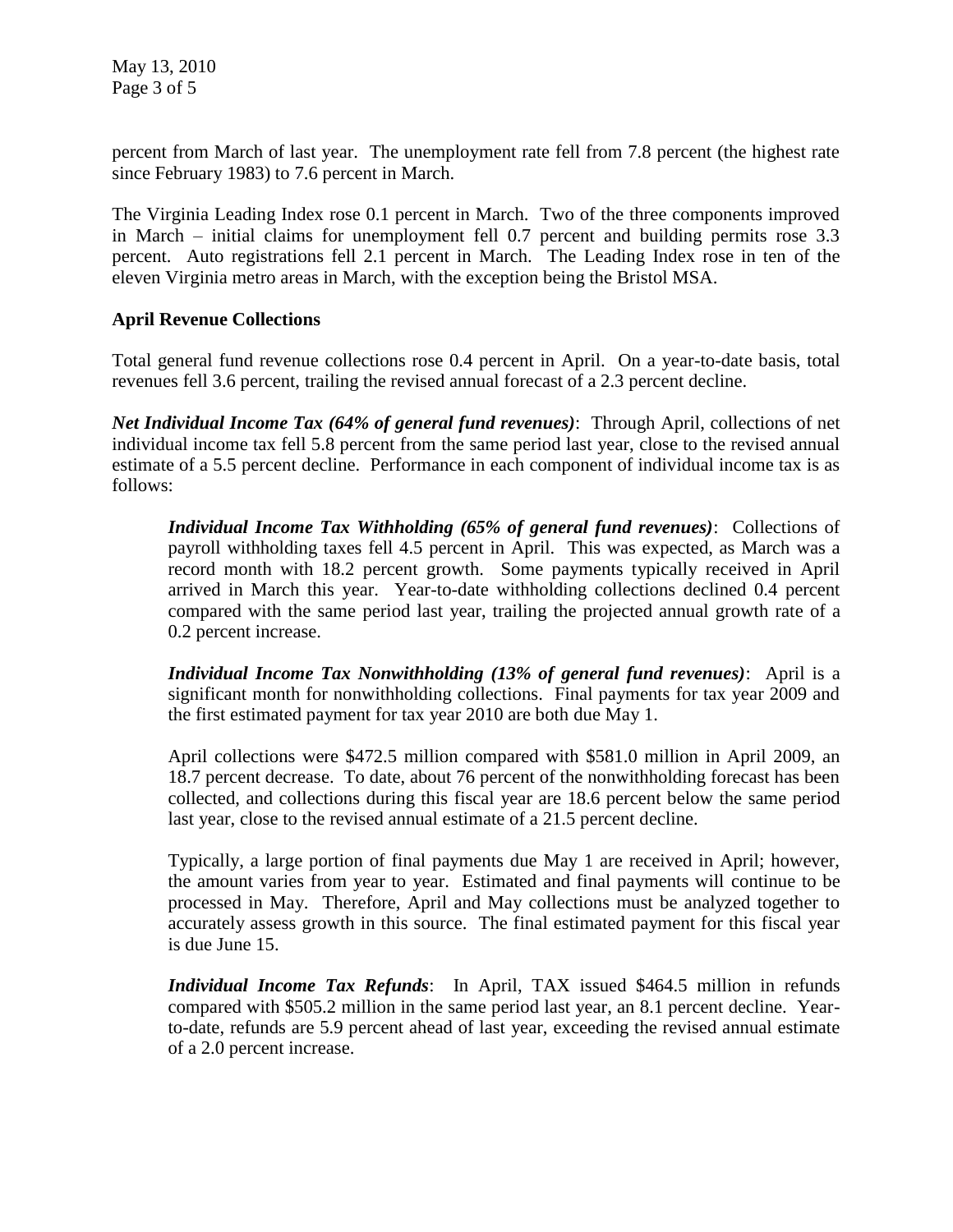For the filing season beginning January 1, TAX has issued 2.3 million refunds – about 7,000 fewer than during the same period last year. TAX can issue another \$261.7 million in refunds and meet the annual estimate. Last year, \$320.5 million in refunds was issued in the last two months.

*Sales Tax (22% of general fund revenues)*: Collections of sales and use taxes, reflecting March sales, rose 7.3 percent in April – the largest monthly growth since May 2008 (excluding the December 2009 results which were affected by the tax amnesty program). Pent-up demand from the February storms and an early Easter contributed to the increase. On a year-to-date basis, collections have fallen 2.8 percent, slightly ahead of the policy-adjusted forecast of a 3.0 percent decline. (The remaining significant policy adjustment is the June accelerated sales tax program.)

*Corporate Income Tax (5% of general fund revenues)*: In April, corporations made their first estimated payment for tax year 2010, and made either a final or extension payment for tax year 2009.

Corporate income tax collections were \$219.4 million in April compared with \$158.2 million in April of last year, a 38.7 percent increase. Several large one-time payments distorted monthly growth. Year-to-date collections are up 27.5 percent from the same period last year, ahead of the annual estimate of 12.8 percent growth.

The second estimated payment for tax year 2010 is due June 15. About \$102.6 million is needed to meet the annual forecast in this source. Last year, \$155.3 million was collected in May and June.

*Wills, Suits, Deeds, Contracts (2% of general fund revenues)*: Collections of wills, suits, deeds, and contracts – mainly recordation tax collections – fell 16.4 percent in April. On a year-to-date basis, collections are down 5.6 percent, close to the forecast of a 4.9 percent decline.

#### **Other Revenue Sources**

The following list provides data on April collections for other revenue sources:

|                                     | <b>Year-to-Date</b> | <b>Annual</b><br><b>Estimate</b> |
|-------------------------------------|---------------------|----------------------------------|
| Insurance Premiums (2% GF revenues) | 2.7%                | $-4.9\%$                         |
| Interest Income (1% GF revenues)    | 3.1%                | 10.8%                            |
| ABC Taxes (1% GF revenues)          | 0.8%                | $0.9\%$                          |

*All Other Revenue (3% of general fund revenues)*: Receipts in All Other Revenue grew 16.1 percent in April – \$29.4 million compared with \$25.3 million last April. For the fiscal year-todate, collections of All Other Revenue fell 9.9 percent from the same period in fiscal year 2009, lagging the annual estimate of a 2.9 percent decline.